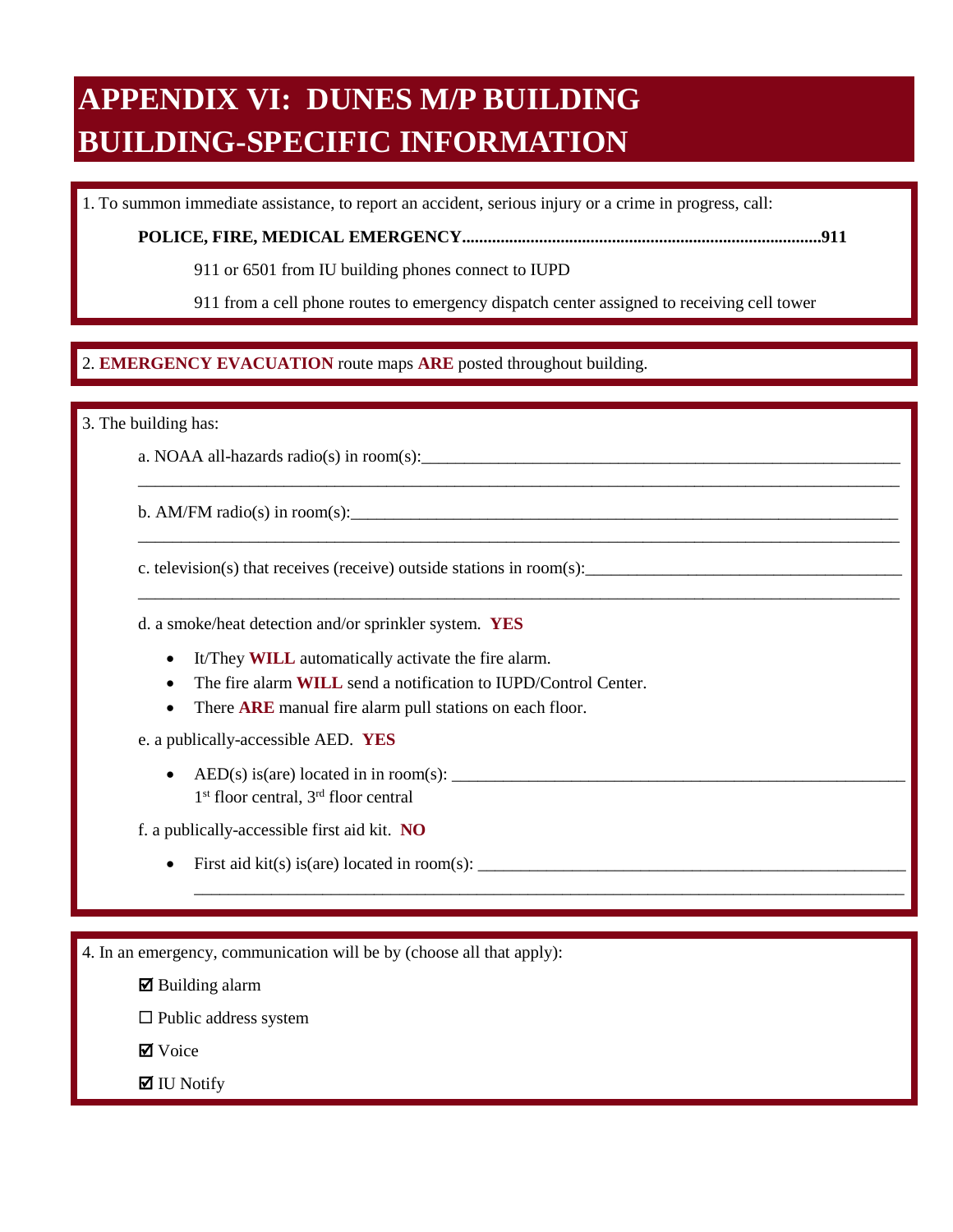## 5. **Emergency Control Committee Chairpersons** are:

| <b>NAME</b>           | <b>TITLE</b>                                            | <b>LOCATION</b> | <b>PHONE#</b> | <b>E-MAIL</b>      |
|-----------------------|---------------------------------------------------------|-----------------|---------------|--------------------|
| Wayne James           | <b>Chief of Police</b>                                  | <b>MS116E</b>   | 219-980-7222  | $w$ ljames@iun.edu |
| Kathryn<br>Manteuffel | University<br>Environmental<br><b>Health and Safety</b> | <b>RH230</b>    | 219-981-4230  | kmanteuf@iun.edu   |

## 6. **Emergency Control Committee Members** are:

| <b>NAME</b>          | <b>FLOOR</b><br><b>REPRESENTED</b> | <b>LOCATION</b> | <b>PHONE#</b> | <b>E-MAIL</b>    |
|----------------------|------------------------------------|-----------------|---------------|------------------|
| Helen Harmon         | 1                                  | <b>MP1108</b>   | 219-980-6644  | hharmon@iun.edu  |
| Donna Krause         |                                    | MP1181          | 219-980-6752  | dkrause@ium.edu  |
| <b>VACANT</b>        |                                    |                 |               |                  |
| <b>VACANT</b>        |                                    |                 |               |                  |
| <b>VACANT</b>        | $\overline{2}$                     |                 |               |                  |
| Corona Wiley         | $\overline{2}$                     | <b>MP 2007A</b> | 219-980-6709  | cwiley@iun.edu   |
| Diana Dicks          | 3                                  | MP3150          | 219-980-6899  | ddicks@ium.edu   |
| Roman Dziarski       | 3                                  | MP3018          | 219-980-6535  | rdziar@iun.edu   |
| Robin Jones          | 3                                  | MP3160          | 219-980-7121  | rjjones@iun.edu  |
| <b>Brian Kennedy</b> | 3                                  | MP3054          | 219-980-6520  | brkenned@iun.edu |

7. When sheltering in place, emergency actions will be coordinated from the IUPD/control center. 7. When **sheltering in place,** emergency actions will be coordinated from the **IUPD/control center**.

 $\ddot{\phantom{0}}$ 8. In the event of a **tornado**, occupants will shelter on the first floor in an area without windows (such as a restroom, hallway, office or classroom). See EMERGENCY EVACUATION maps on the first floor. 8. In the event of a **tornado,** occupants will shelter on the first floor in an area without windows (such as a restroom, hallway, office or classroom). See EMERGENCY EVACUATION maps on the first floor.

 9. The procedure for **accounting for building occupants** during an evacuation is for supervisors to take a roll call of employees at the primary evacuation meeting area. Any employees missing or suspected of being trapped inside the building must be reported to Emergency Control Committee Members (clearly identified in yellow/lime green reflective vests).

10. During an emergency evacuation of the building, occupants should go to:

- a. The **primary evacuation meeting area,** which is northeast of the building—near north side of Raintree.
- b. During **inclement weather**, the meeting area is the Savannah Center gymnasium (Please do not proceed to this location until roll call has been completed and you have been accounted for.).